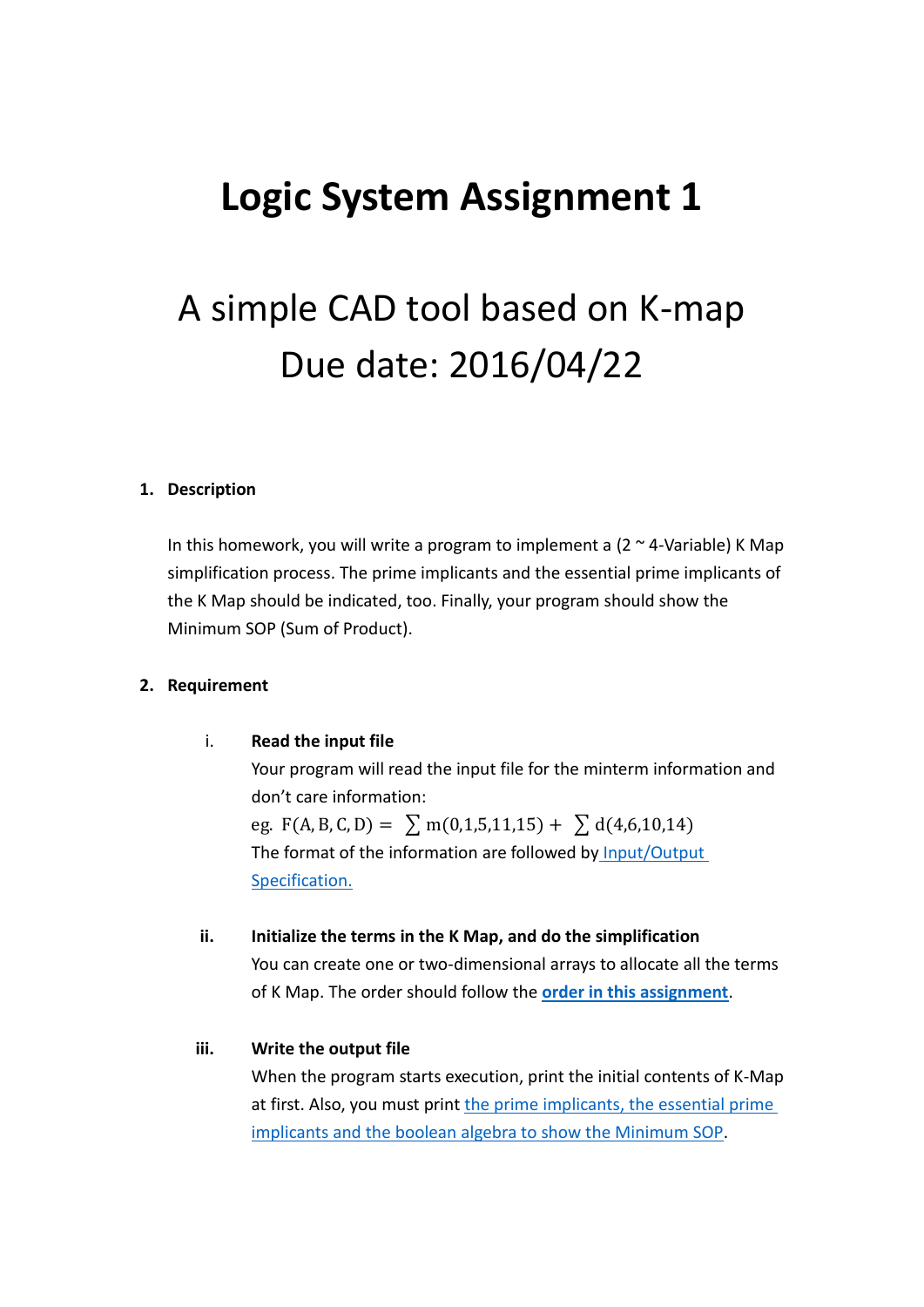## <span id="page-1-0"></span>**3. Input/Output Specification**

## **i. File Specification**

You can finish your program in C, C++, or Java.

Your program should read input file, and put these terms into K-map. After program execution, output file should be created to dump the information for the simplification results.

**Input: input\_m.txt, input\_d.txt Output: output.txt**

<span id="page-1-1"></span>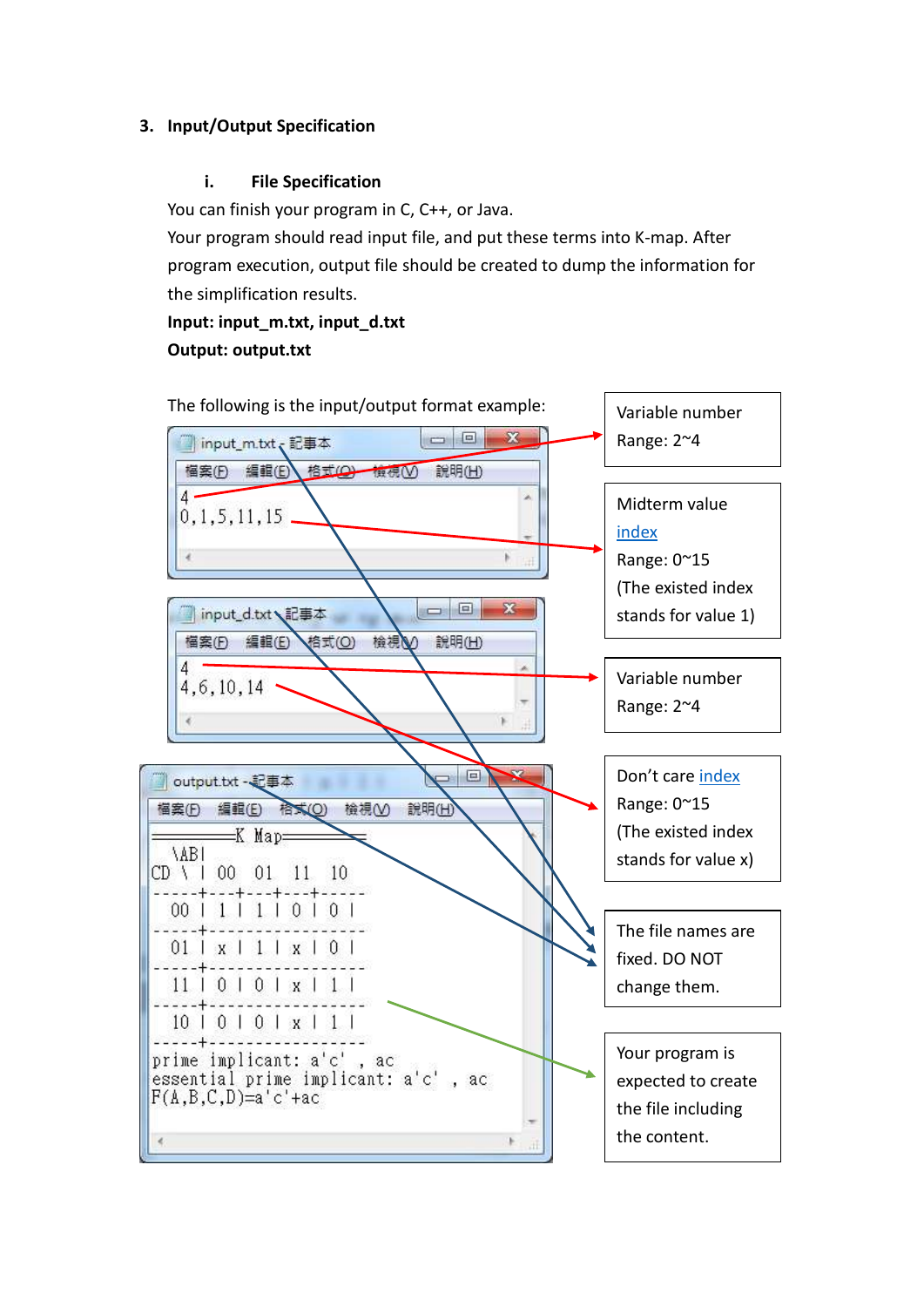## <span id="page-2-0"></span>**ii. Kmap order ( here not the order from truth table to K map)**

## **1. 4 variable**

| ΑB<br>CD | 00 | 01 | 11 | 10 |
|----------|----|----|----|----|
| 00       | 0  |    | 2  |    |
| 01       |    |    | 6  |    |
| 11       | 8  | 9  | 10 | 11 |
| 10       | 12 | 13 | 14 | 15 |

| AB<br>CD) | 00 | $^{01}$ |   | 10 |
|-----------|----|---------|---|----|
| 00        |    | ŝ       | 0 | 0  |
| 01        |    | Ľ       |   | 0  |
| 11        | 0  | 0       |   |    |
| 10        | 0  | 0       |   |    |

Fig1. The index of minterm Fig2. Example value of minterm

## **2. 3 variable**

霞

| АB       | 00 | 01 |   | 10 |
|----------|----|----|---|----|
| 0<br>79. | н  |    |   |    |
|          |    |    | 6 |    |

Fig3. The index of minterm



Fig4. The index of minterm